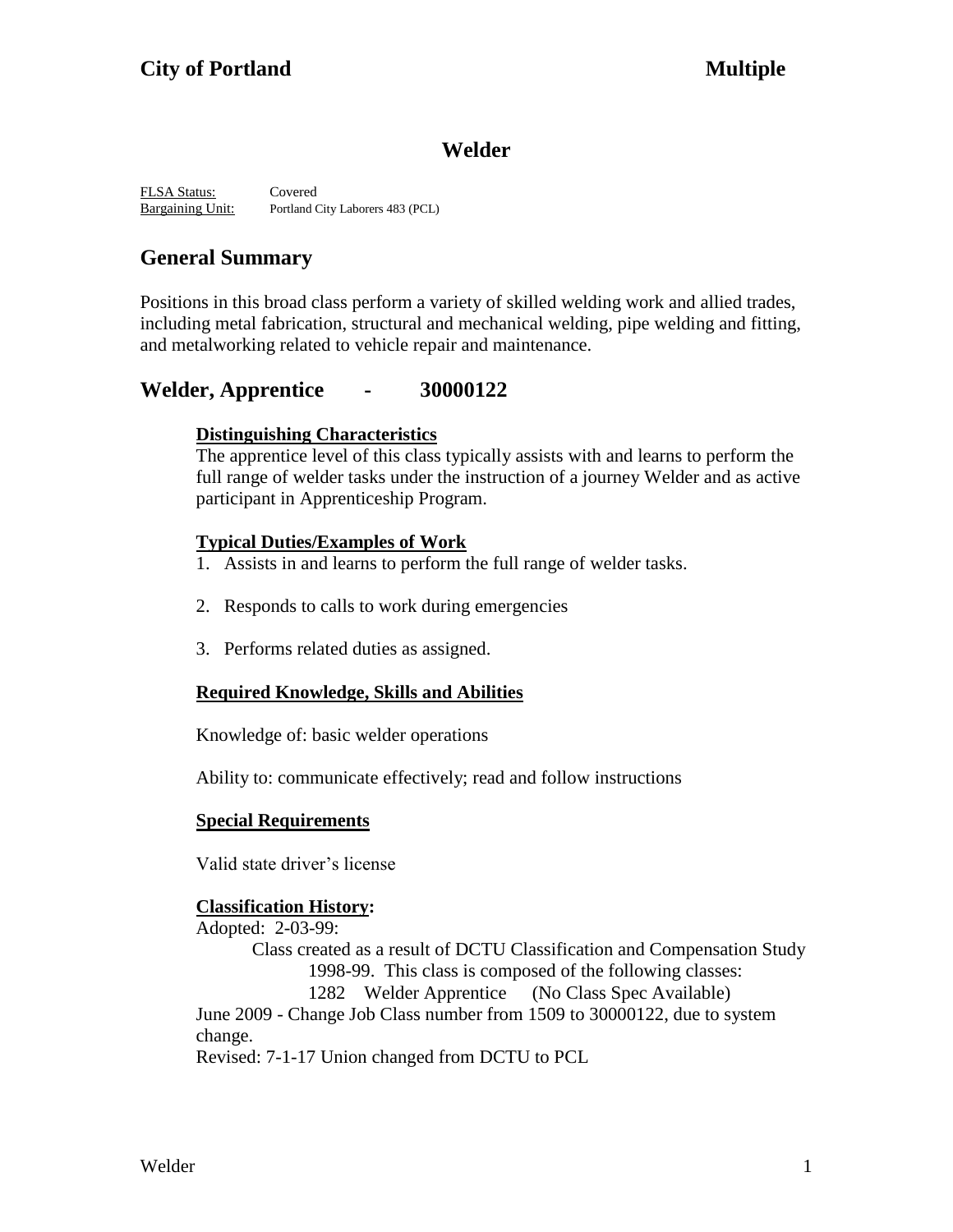## **Welder - 30000123**

#### **Distinguishing Characteristics**

The journey level of this class typically performs all class duties. It is distinguished from the Machinist class in that it does not require certification as a machinist and typically does not specialize in precision machining.

#### **Typical Duties/Examples of Work**

- 1. Lays out, develops designs for, assembles, fits, cuts and welds various metals as required for fabrication, modification or maintenance of equipment, fixtures, pipe, fittings, and metal structures requiring close tolerances.
- 2. Performs welding and related activities in shop and field locations, as appropriate, working in flat, vertical, horizontal and overhead positions; sets rigging and operates lifts and small cranes as needed to perform work.
- 3. Fabricates equipment, tools, structures, pipe and other metal products; forges and solders metal using the full array of welding techniques, including oxygen/acetylene and arc welding such as flux core, gas metal, gas tungsten, shielded metal and plasma.
- 4. Repairs defective or damaged metal parts that are broken, cracked, twisted, dented, torn, ripped, crumpled, misshapen, or otherwise deviate from original contours or specifications.
- 5. Operates a variety of metal shop equipment, power and hand tools, welding equipment as certified for specific jobs, materials handling equipment such as fork lifts, and vehicles and equipment that require repair or modification.
- 6. Disassembles and reassembles equipment and metal structures that require repair or modification.
- 7. Maintains records, supplies and equipment; determines materials needs; carries out all required safety procedures.
- 8. Plans and organizes assigned job; estimates time, materials and equipment; orders and purchases materials; coordinates job activities with other crafts and trades personnel; reviews plans and specifications, and confers with engineers, design professionals and inspectors on suggested changes and modifications.
- 9. May lead crew of trade helpers.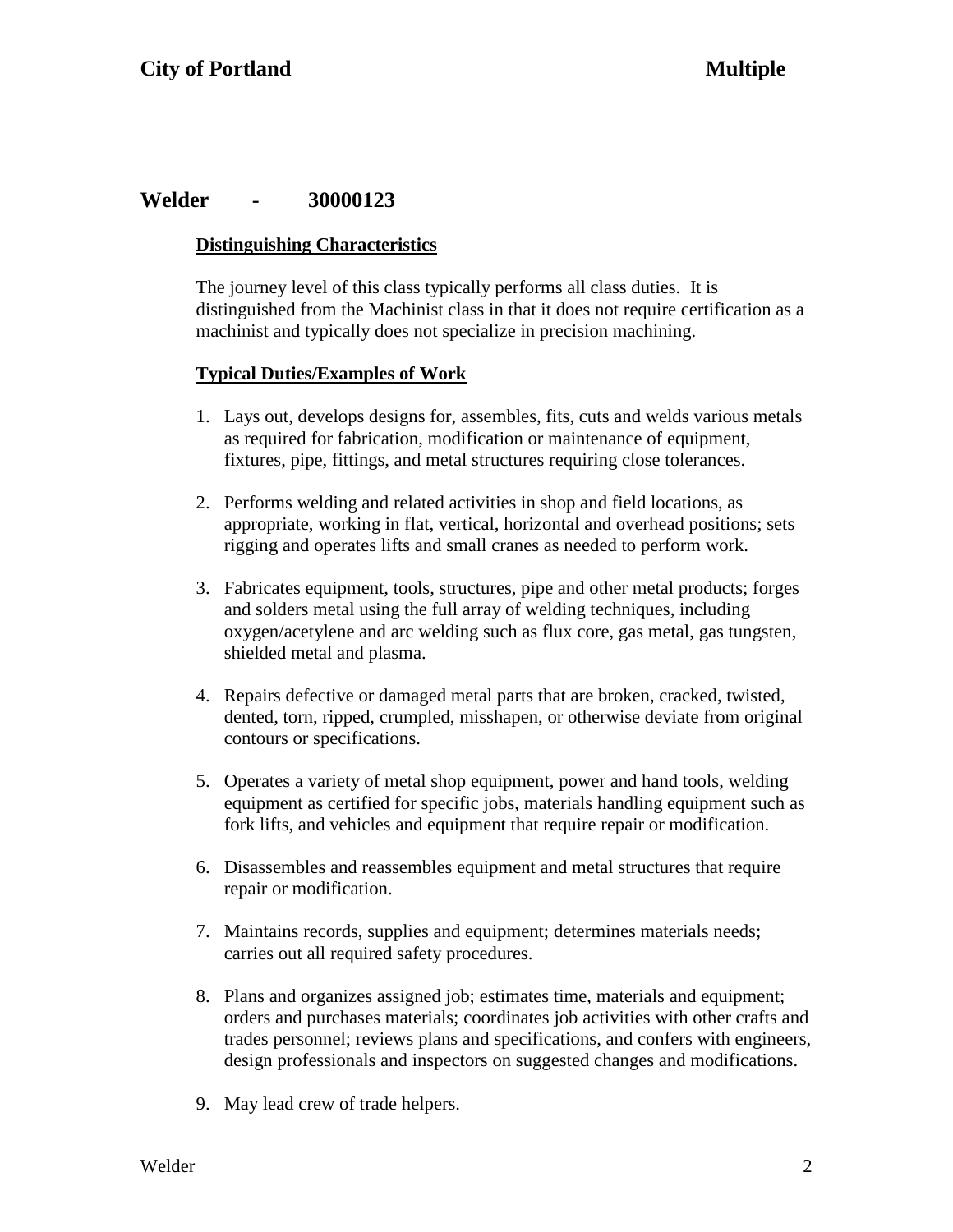- 10. Responds to calls to work during emergencies
- 11. Performs related duties as assigned.

#### **Required Knowledge, Skills and Abilities**

Knowledge of: tools, materials, processes and techniques of welding for various types of metal; metal repair and fabrication; troubleshooting techniques; metal structures, fixtures, pipes, and fittings

Ability to: learn and use safe working practices; maintain records; perform layout and sketch designs for metal structures; communicate effectively; work effectively with co-workers in a diverse workforce, and respond appropriately to question/concerns from other employees and the public

Skill in: welding, fabricating, forging, disassembling and reassembling, repairing, modifying and maintaining equipment, tools, structures, pipe and other products made of various types of metal; completing reports; performing measurements and arithmetic computations including multiplication, division, fractions, decimals and conversions.

#### **Special Requirements**

Valid state driver's license; some positions may require a Commercial Driver's license and additional endorsements, certifications and licenses.

#### **Classification History:**

Adopted: 2-03-99: Class created as a result of DCTU Classification and Compensation Study 1998-99. This class is composed of the following classes: 1513 Welder Adopted: 03-18-80 June 2009 - Change Job Class number from 1510 to 30000123, due to system change. Revised: 7-1-17 Union changed from DCTU to PCL

## **Welder, Lead - 30000124**

#### **Distinguishing Characteristics**

The lead level of this class typically performs all class duties and in addition serves as a lead over other Welders. It is distinguished from the Welder class by the lead assignment. Note: This is a premium pay class for assignment of lead duties. Employees do not accrue seniority or obtain status in this class. Employee is assigned from a base class.